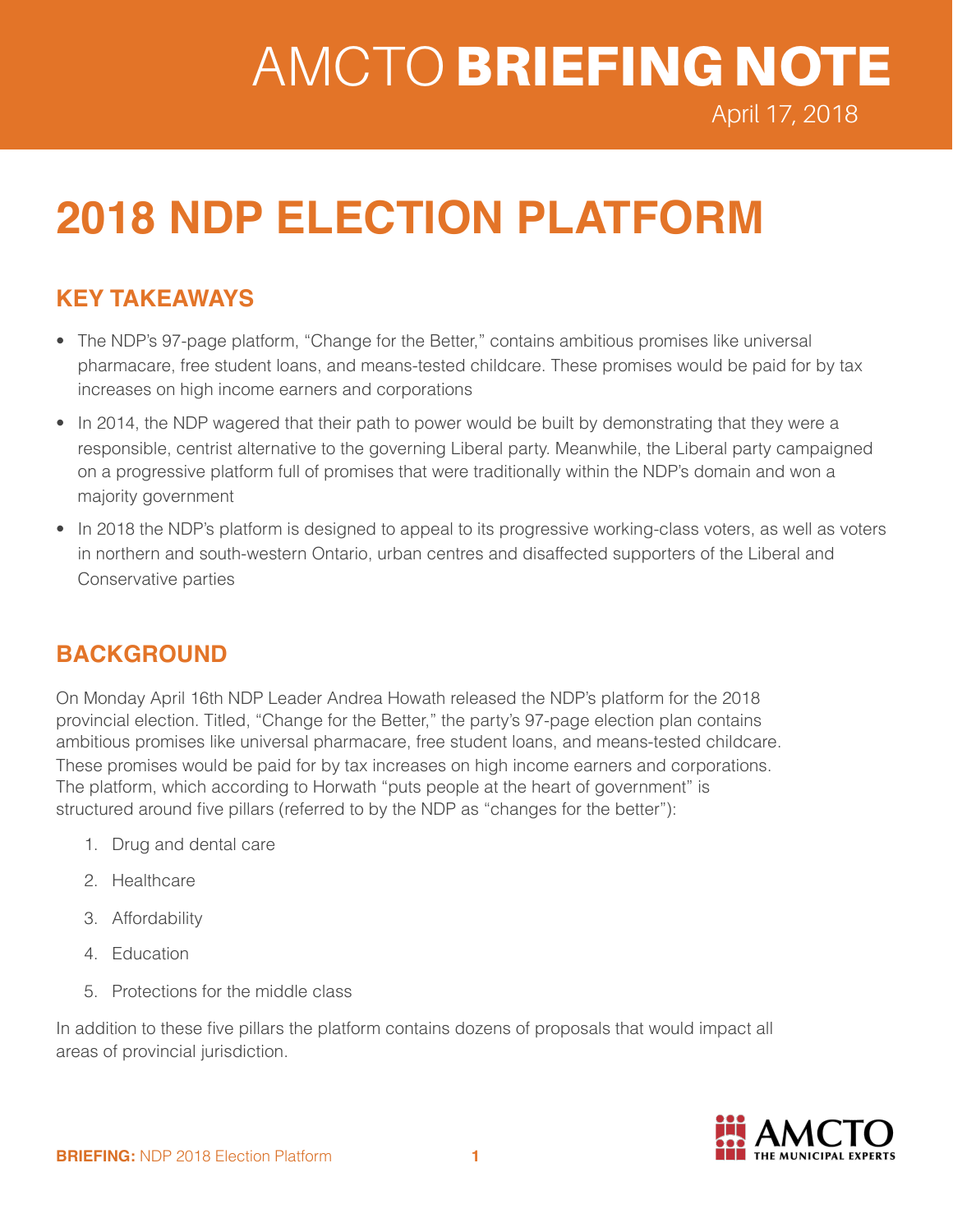## **CONTEXT**

In 2014, the NDP wagered that their path to power would be built on demonstrating that they were a responsible alternative to the governing Liberal party. They committed to balancing the budget and put forth centrist policy proposals. Their platform was carefully designed to demonstrate their seriousness as a government in waiting and chip away at the notion that they were a risky alternative. Meanwhile, the Liberal party campaigned on a progressive platform full of promises that were traditionally within the NDP's domain and won a majority government with support from many NDP voters.

Now, in 2018, with the governing Liberals signalling their intention to campaign on the left, the NDP has a platform that appeals to its progressive working-class voter base, as well as voters in northern and south-western Ontario, urban centres and disaffected supporters of the Liberal and Conservative parties.

Key promises from the platform include:

- Universal pharmacare and dental care (for anyone with a workplace plan or health card)
- 65,000 new affordable housing units
- Providing free child care for households earning less than \$40,000 and at an average cost of \$12/day for everyone else
- Eliminating interest on provincial student loans
- 5.3% increase to hospital funding and \$19 billion over 10 years for hospital capital expansion
- \$16 billion to repair schools
- Creating 15,000 new long-term care beds over the next five years and 30,000 new supportive housing units
- Hiring another 2,200 mental health care works (and creating a new mental health ministry)
- Cutting hydro bills by 30%

## **LOCAL GOVERNMENT PERSPECTIVE**

While the majority of the NDP's proposals fall outside of the scope of local government, the platform has numerous implications for municipalities, including:

The Voters' List & Municipal Voting:

• Directing Elections Ontario to conduct a full in-person enumeration. While this proposal is designed to fix problems with the provincial voters' list, it would likely also have an impact on the municipal voters' list, and signals, at minimum, an awareness of the problem.

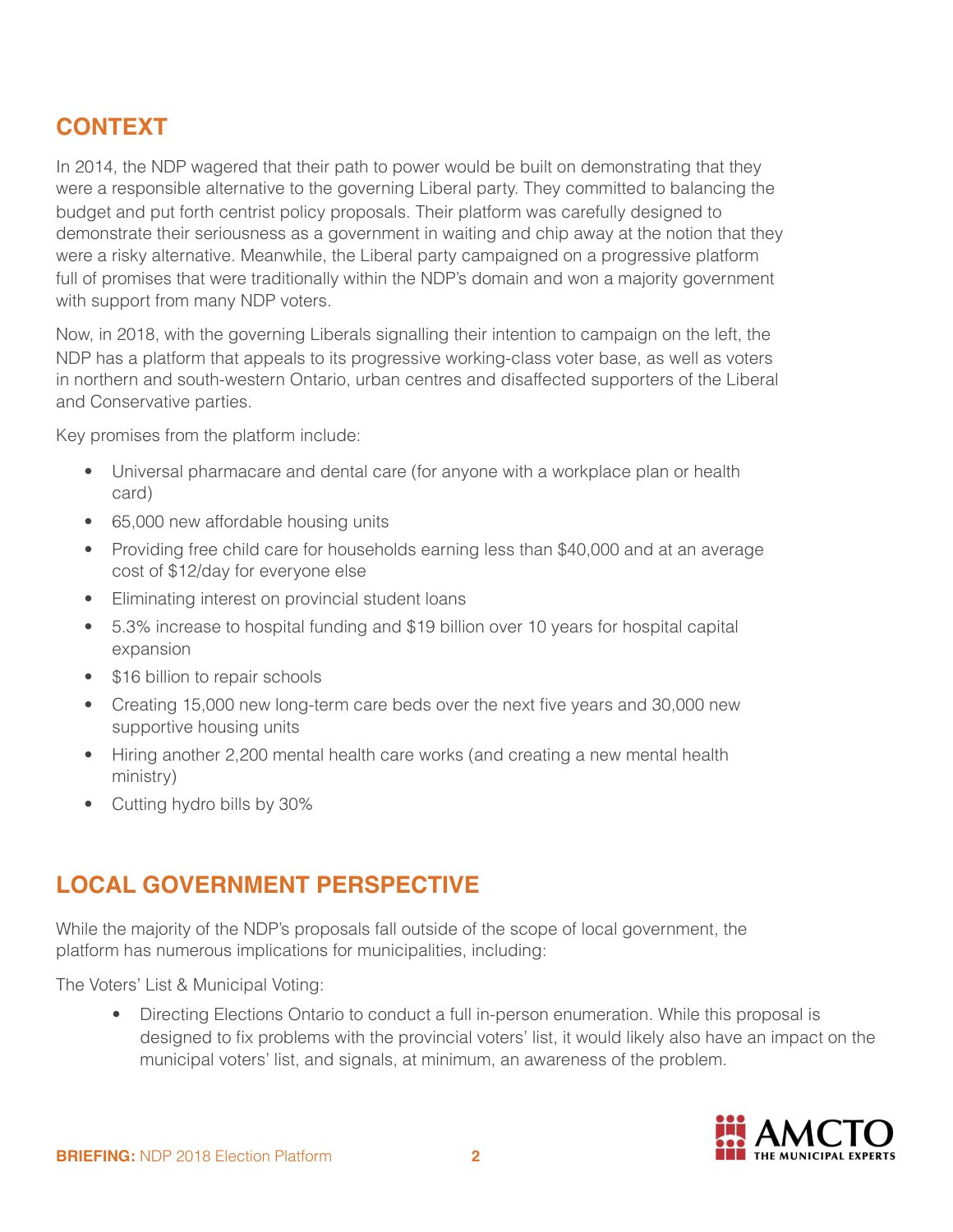• The platform also states that the NDP would allow "municipal governments to experiment with reforms such as permanent-resident voting and alternative voting, to encourage greater participation in civic life." There are few details on this proposal, and it's not entirely clear what it would mean for municipalities.

OMPF Funding:

• Increasing funding to the Ontario Municipal Partnership Fund (OMPF) to \$550 million per year.

Infrastructure:

- Investing \$180 billion in infrastructure over the next ten years, focusing on public projects and bringing an end to P3s.
- Expanding Community Benefit Agreements and making them "integral" to all infrastructure projects.
- Creating a 10-year \$1 billion dollar fund for bring broadband service to rural and northern Ontario, and lobbying the federal government to match the funding.
- Making it a priority to invest in infrastructure in northern Ontario and rural areas.

Inclusionary Zoning:

• An NDP government would amend the government's inclusionary zoning regulation by increasing the percentage of affordable units required and including rental properties within the scope of the regulation.

Housing:

- The NDP would encourage an "array of options" for housing including minimum density in developments along new transit lines, letting municipalities opt out of some minimum parking requirements, and requiring coordinated planning of retail and housing in medium-density developments.
- Working with municipalities, the NDP would also create a *Residents' Rights Act* so that homeowners can add legal apartments, laneway houses and 'granny flats' to their properties.

Seniors Property Taxes:

• Allowing seniors who own their home to defer property taxes until their house is sold, so that they aren't forced to sell their homes following a significant increase in its assessed value. This property tax deferral would be financed by the province, so that municipalities wouldn't see their tax bases reduced.

Policing:

• The NDP would "release laws passed by the Liberals and Conservatives that allow the privatization of policing." The platform does not specify exactly which laws, or aspects of existing laws, an NDP government would look to amend or repeal.

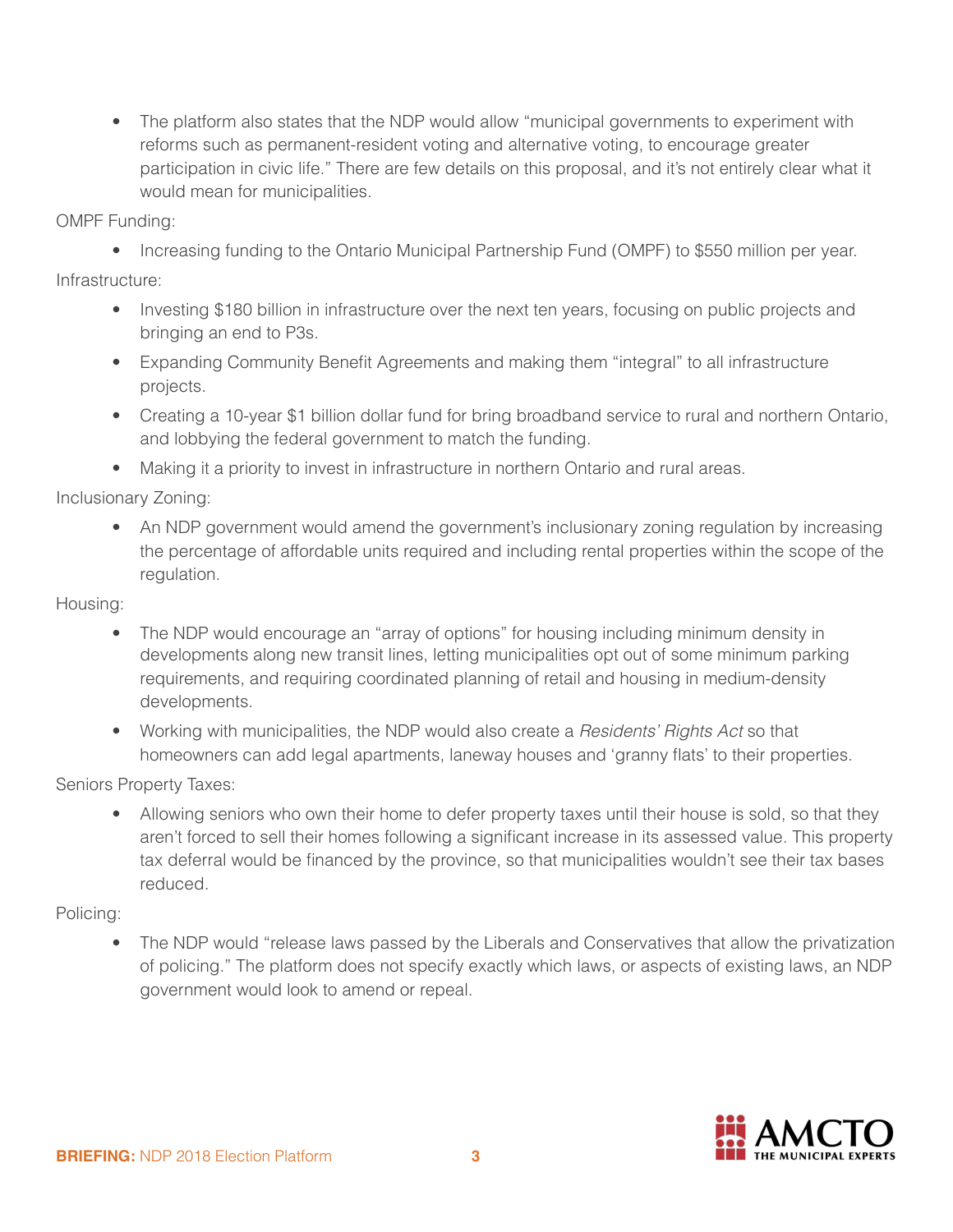| I PROPOSAL                            |       |       |       | FY 18-19 FY 19-20 FY 20-21 FY 21-22 FY 22-23 |       |
|---------------------------------------|-------|-------|-------|----------------------------------------------|-------|
| 15,000 Additional Long-term Care Beds | \$164 | \$213 | \$296 | \$462                                        | \$923 |
| 50% of Net Transit Operating Costs    | \$809 | \$825 | \$842 | \$859                                        | \$876 |

Northern Rail Strategy **625** \$25 \$25 \$25 \$25 \$25 \$25 \$25

Operational Funding for Supportive Housing  $$50$  \$100 \$150 \$200 \$250

Affordable Childcare  $$375$  \$1,141 \$2,790 \$3,259 \$3,791

OMPF \$45 \$46 \$47 \$48 \$49

Expanding Rural and Northern Broadband  $$100$  \$100 \$100 \$100 \$100

#### PROPOSED NEW SPENDING WITH MUNICIPAL IMPLICATIONS (\$ MILLIONS)

1/3 Social Housing Repair Backlog **\$434** \$434 \$434

\*based on government assumptions in the 2018 Ontario budget and the NDP 2018 Election Platform \*chart shows additional spending above and beyond the current government's proposed allocations

#### Climate Change:

Respecting local decision-making when it comes to renewable energy projects. Though it is not made explicit in the platform, this is likely in reference to wind turbines and the *Green Energy Act,*  which have been a source of controversy in some municipalities.

#### Development Charges:

• The NDP would "fix the rules" around the education portion of development charges, so that DCs can be used to fund new schools.

#### Transit:

- Funding 50% of net transit and paratransit operating costs across Ontario. This would amount to an investment of \$330 million in Toronto and \$800 million across the province.
- Implementing a Northern Rail Strategy.
- Updating Ontario's Cycling Strategy, setting a specific goal for the number of trips by bicycle and setting investment targets to improve cycling infrastructure across Ontario.
- The NDP would also work to ensure that all municipalities have active transportation plans that promote walking, cycling and other human propelled transportation, by 2021.

#### Long-term Care:

- Building and funding 15,000 more long-term care beds over the next five years, and 40,000 new beds by 2028.
- The NDP plan would focus on expanding the not-for-profit and municipal long-term care sectors.